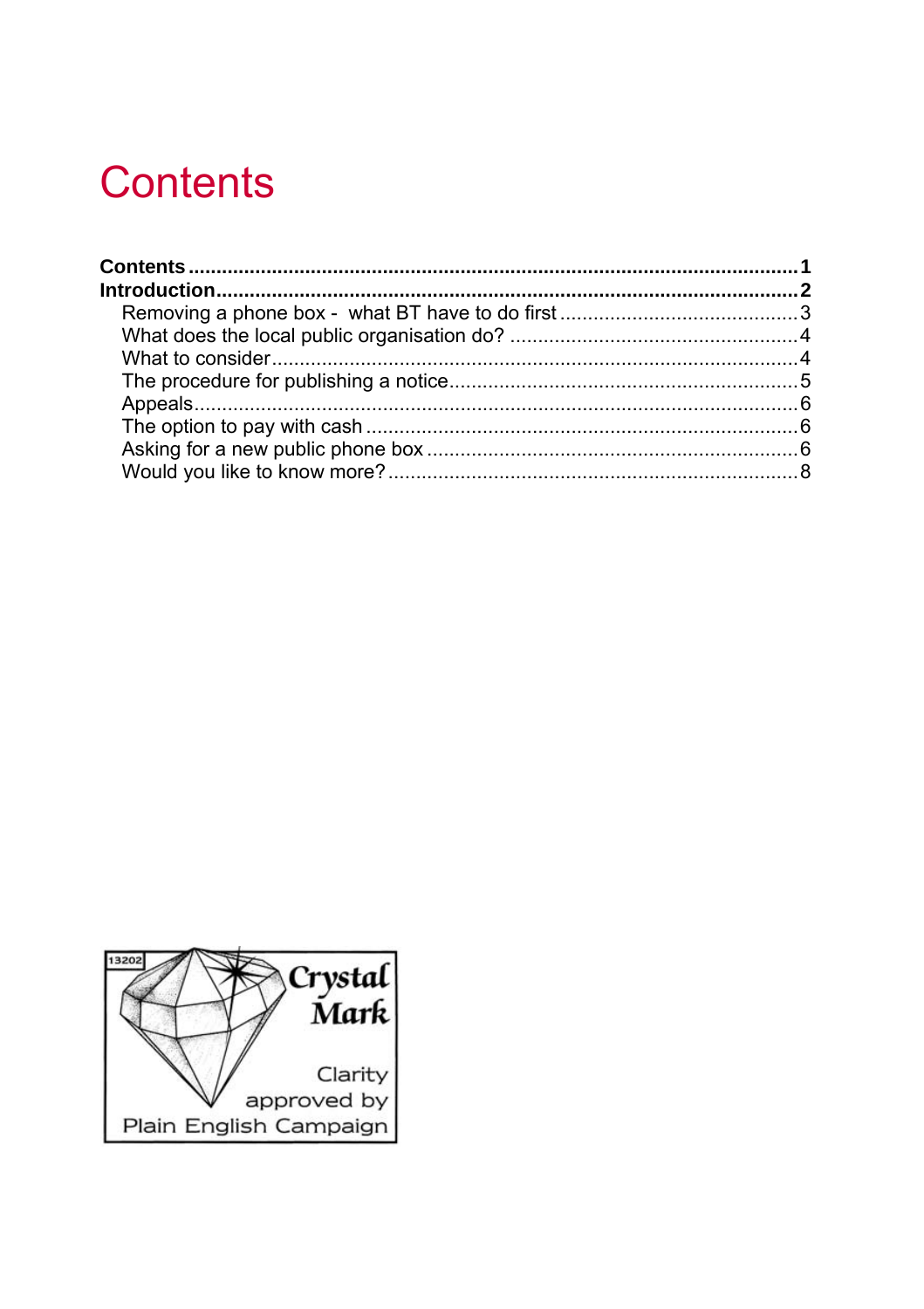# **Introduction**

There are many people who rely on the UK's 67,000 public call boxes (known as 'call boxes' or 'phone boxes').

For some people, who don't have any kind of phone of their own, phone boxes are a lifeline. For others, they're useful if they find that their mobile phone isn't working. Most phone boxes – around 64,500 – are owned by BT.

Our research shows that over 33% of adults use phone boxes from time to time, while 7% use them regularly. They're most popular with:

- young people;
- people on low incomes:
- people with mobiles but no home phone; and
- people who have no phone at all.

They're especially important in areas where mobiles don't work, and in any community where there are disadvantaged people.

Even so, people aren't using phone boxes like they used to. The money that BT received from phone boxes went down by nearly half between 2000 and 2006. In fact, BT say that six out of 10 of their phone boxes are losing them money. This is why they've launched a programme to reduce the number of phone boxes.

However, unlike a normal business, BT can't just take away services for reasons linked to money. They have a duty, known as the Universal Service Obligation (USO), to provide a reasonable number of working phone boxes where they're most needed.

In 2005, we carried out a study of phone boxes. We wanted to be able to strike the right balance between the number of call boxes that the public actually needs, and BT's wish to remove phone boxes that lose them money. This booklet explains the rules that BT must now follow if they want to remove the only phone box in a local area, and the important role that local authorities play in that process. (In the Hull area, these same rules apply to Kingston Communications, which owns the phone boxes there.)

This booklet gives you a simple summary of those rules. If you need to know the fuller details, or want to ask for a new box in your area, please turn to the end of this booklet.

<span id="page-1-0"></span>**2**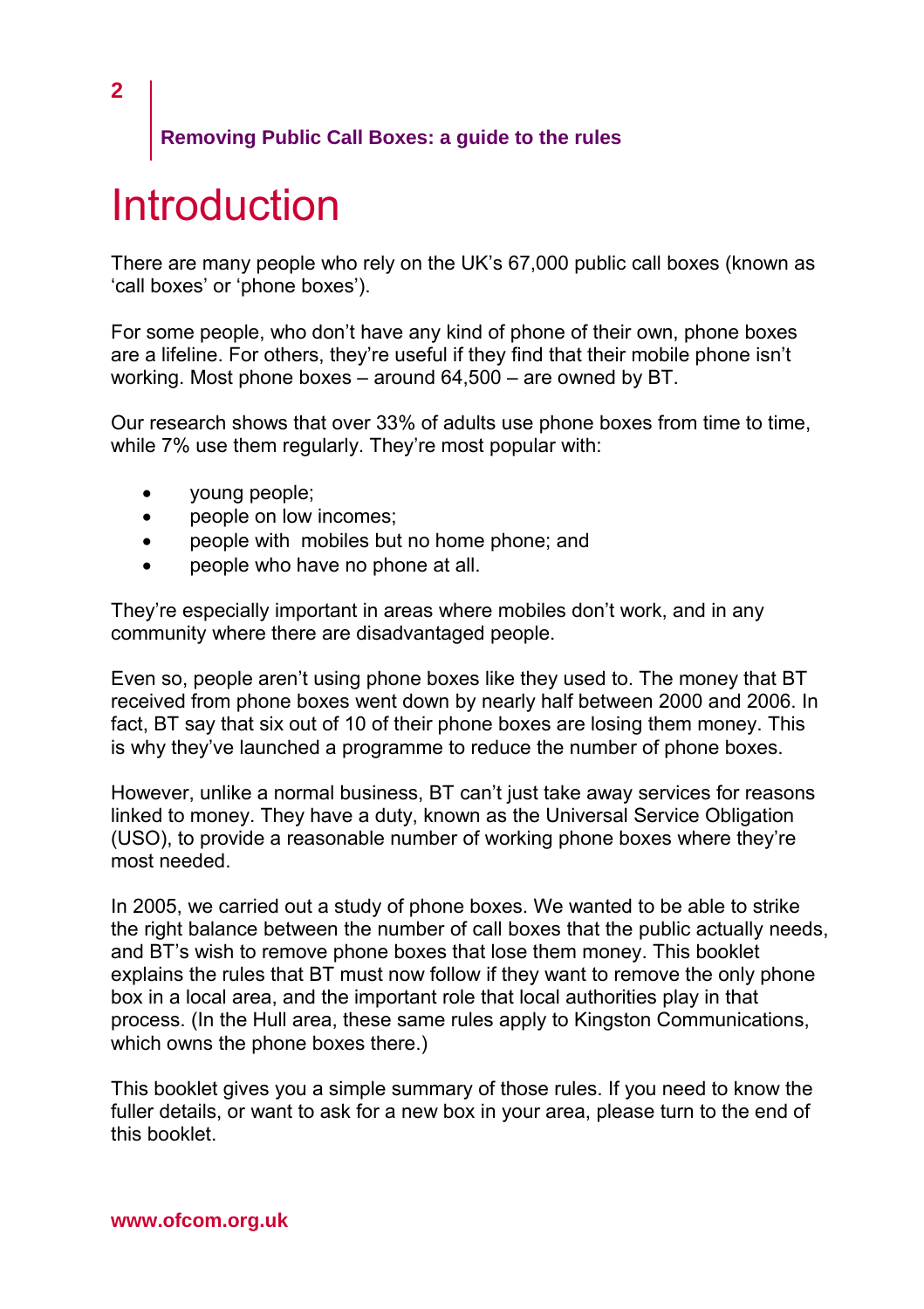## <span id="page-2-0"></span>**Removing a phone box - what BT have to do first**

Our rules come into play when BT want to remove the one and only call box from a site. By 'site', we mean a 400-metre walking distance surrounding a call box. This means that if there are two phone boxes within 400 metres' walk of each other, BT can take one away without following our rules. However, if they want to take away the last one as well, they have to follow an agreed process.

BT have to display a notice on the call box, to tell the public:

- that they are planning to remove this particular phone box;
- the name of the local authority where people can object (within 42 days); and
- a freephone number people can call to find out the next nearest phone box.

As well as letting the public know, BT must tell certain organisations about their plans to remove the call box. These organisations include, in England:

- district councils;
- metropolitan councils:
- London boroughs;
- unitary councils;
- the Corporation of London; and
- the Council of the Isles of Scilly.

In Scotland, these organisations include:

unitary councils.

In Wales, these organisations include:

• county councils and county borough councils.

In Northern Ireland, these organisations include:

unitary districts.

BT must tell them:

- details of the call box they want to remove;
- why this is reasonable, with any information to back up their view;
- the date BT posted the notice on the call box: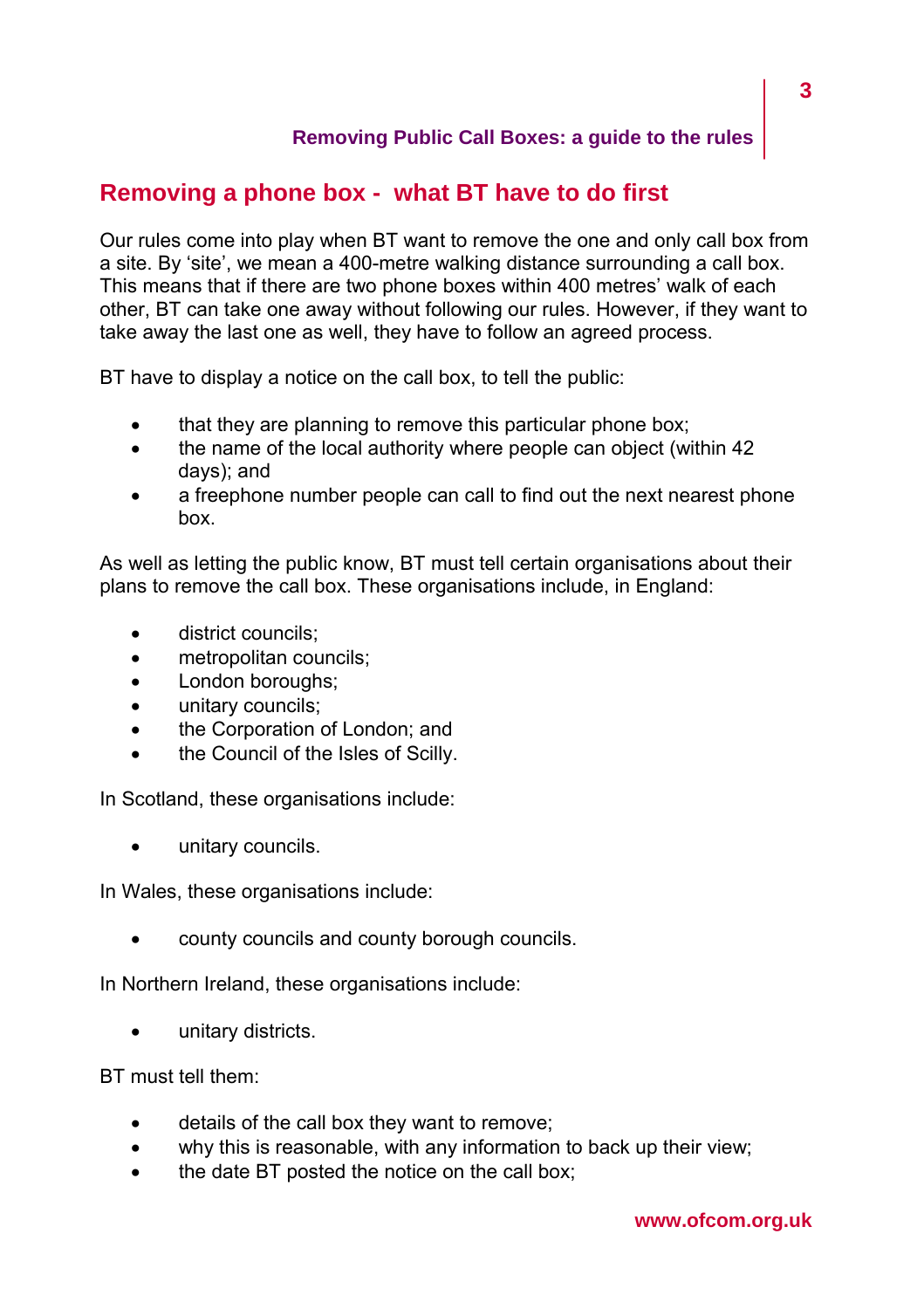- that there is a web link to our guidance on procedures; and
- how the local organisation can make any objections to BT.

If the local organisation then writes to BT within 90 days to object, setting out their reasons, BT cannot remove the call box. This is known as the 'local veto'.

## **What does the local public organisation do?**

When BT announces plans to remove a phone box, it is the local organisation's job to decide whether to use its local veto to object. To do this, they must first ask the views of the local community by carrying out a consultation process. The notice posted by BT on the call box may also invite local comments. The local organisation will then announce their first decision, and ask for people's opinions on it, before arriving at their final decision a month or so later.

We don't lay down rules on how local organisations should go about testing the true feelings of their local area. However, we would normally expect their consultations to involve other public organisations, such as the parish or community council or, in Northern Ireland, local community groups.

This makes for an open and fair process, with all the local councils fully involved in the decision-making process. Also, local organisations usually have systems in place to make sure that the voices of the local communities and neighbourhoods are heard. The local organisation must also work within the terms of the Communications Act 2003. This means that they must be able to justify their decisions, as well as encourage competition and look after the interests of us all as citizens.

Below, we look at how they go about reaching their decision.

## **What to consider**

<span id="page-3-0"></span>**4** 

Once the local organisation has heard back from their various consultations, we recommend they look at the area that surrounds the phone box and the people who live locally and consider the following.

### **Who lives there?**

The type of local housing around a phone box may say how important it is to the area. If it's surrounded by people who own their homes, there's a fair chance they have home phones or mobiles as well. However, if the neighbourhood has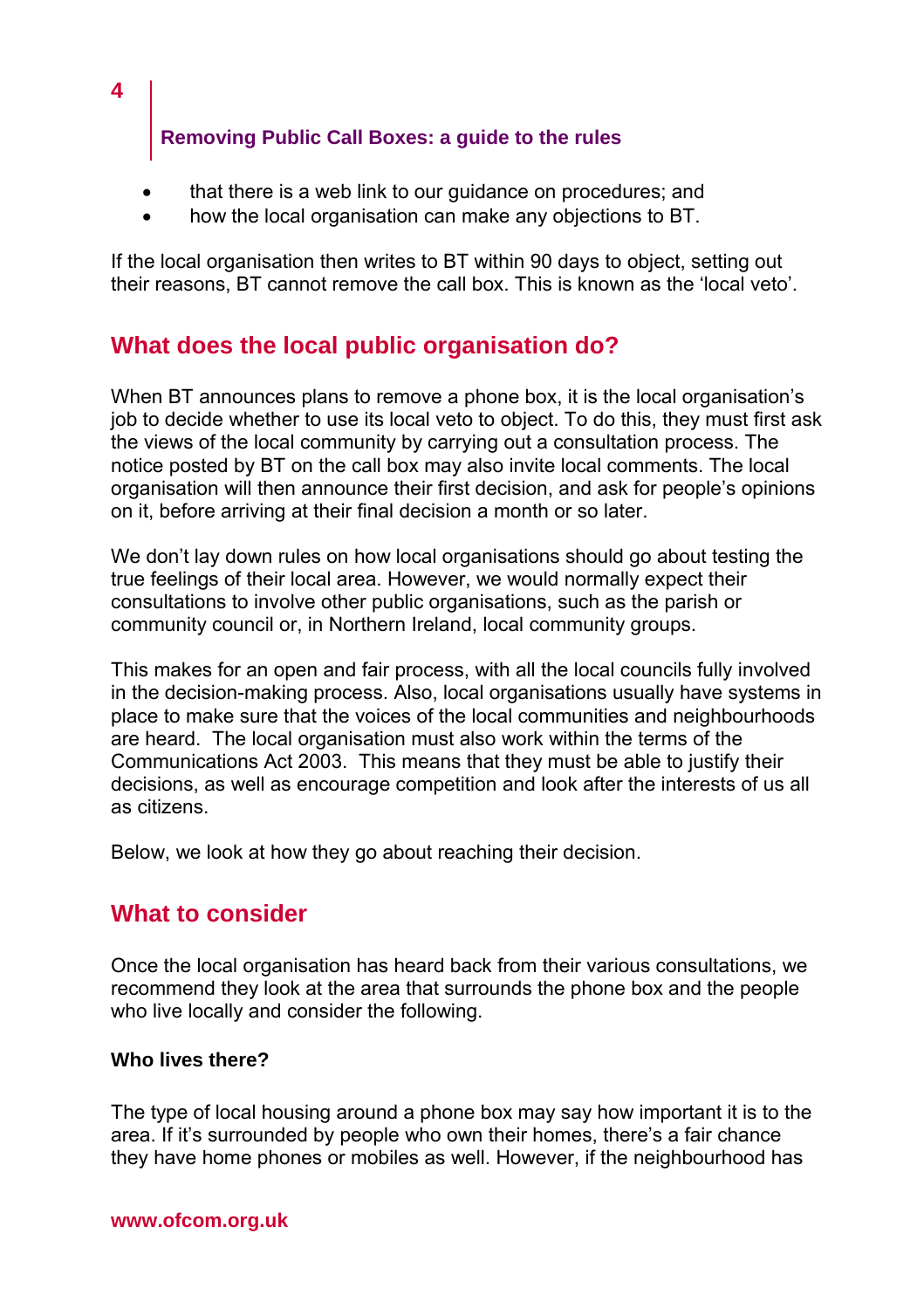<span id="page-4-0"></span>mainly rented properties, social housing or residential-care homes, it could be that there are people on low incomes who need that phone box.

#### **Emergency calls**

Many people feel reassured that phone boxes are available if there's an emergency. This can range from 999 calls to being able to call for help if your car breaks down. The local organisation needs to think about whether a particular phone box is more likely to be used for emergency calls than another. If, for example, the call box is near a known accident blackspot, it may strengthen the argument for it to be kept.

#### **What are the takings?**

Whether it's a shop, a pub or a phone box, the amount of money people spend on a local service is a sign of whether it's important to them. BT may be able to show how much business a particular phone box is getting. If it's a very low figure, this may support their case to remove it.

## **The procedure for publishing a notice**

After the local organisation has weighed up the views they received from the first consultation, they must follow a special procedure. This happens in two stages.

In stage one, the organisation publishes their first notice. This notice will say whether they agree or object to BT's plan to remove the phone box, and their reasons why. We recommend that the local organisation waits at least 42 days after BT first announced their plans before they publish this notice.

The local organisation then allows at least one month to receive comments back on their decision, and to consider those comments. They must then publish their second notice (known as the 'final notice'), which sets out their final decision and the reasons behind it.

The local organisation must make sure that these notices reach all the local people who are affected by them. Like the consultations, we'd expect other local public organisations to be involved, such as the parish or community council or, in Northern Ireland, local community groups. BT and the Department of Trade and Industry must also receive these notices.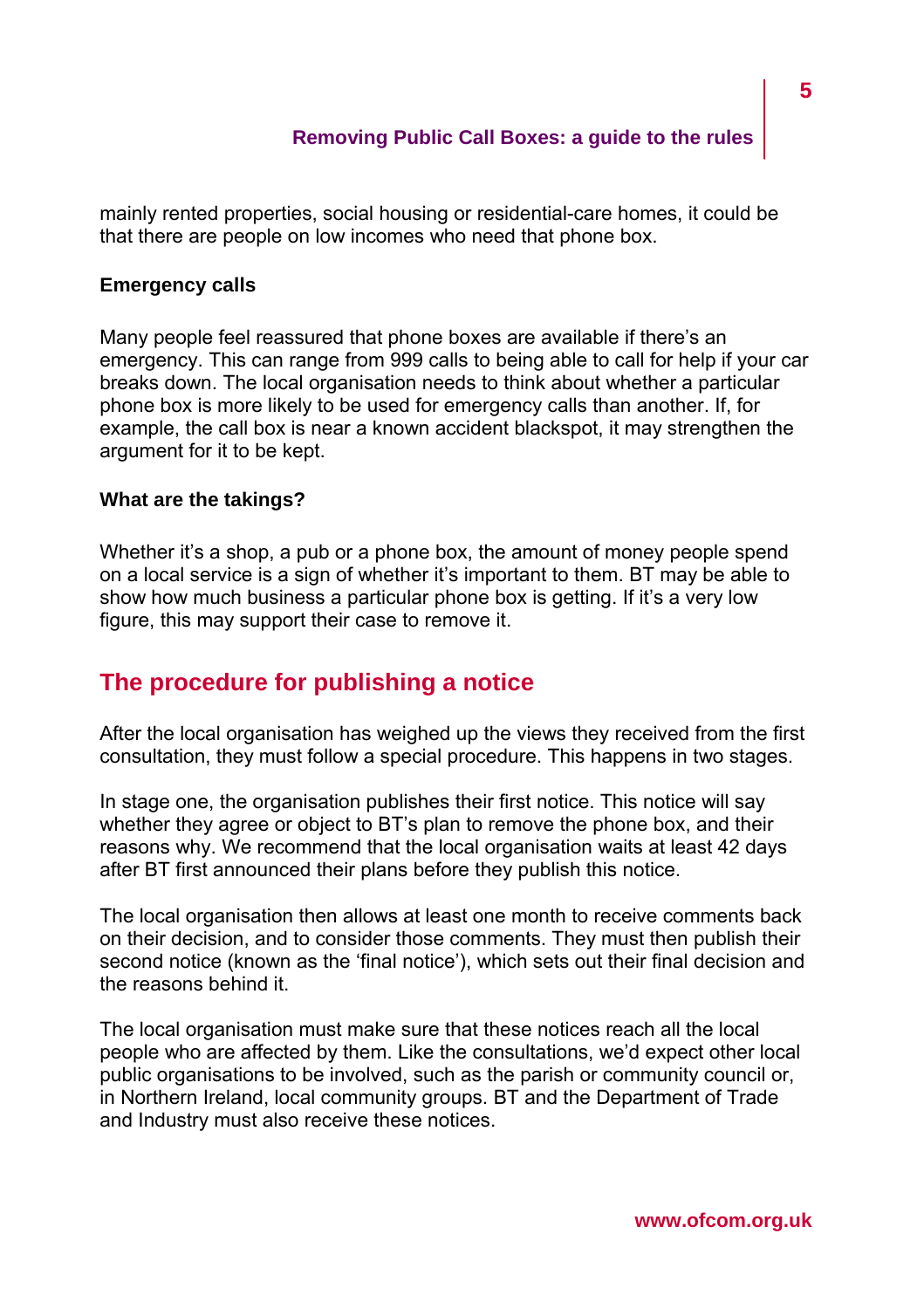# <span id="page-5-0"></span>**Appeals**

If a local organisation objects to a phone box being removed, there is an appeals system. The case would then be considered by the Competition Appeals Tribunal.

## **The option to pay with cash**

Many people prefer to use cash for the calls they make in phones boxes, instead of credit or phone cards. For this reason, at least seven out of ten boxes must offer cash payment facilities.

When BT does take away the option to pay by cash, we expect them to make sure that people can always make emergency, freephone and reverse-charge calls. We would also expect, unless there's a very good reason, that these phone boxes accept debit and credit cards.

We expect BT to 'sound out' local organisations before they take away cash facilities.

## **Asking for a new public phone box**

You can also ask BT to install a call box on a new site. They weigh up each request by looking at:

- the number of people the new call box would serve;
- the type of housing in that community; and
- the distance between a call box already there and the possible new site.

To reach a decision, BT uses a scoring system under rules we have set. They give the higher scores to large local communities with a high percentage of social housing, and where there's no phone box nearby. You can find full details of this scoring system on our website.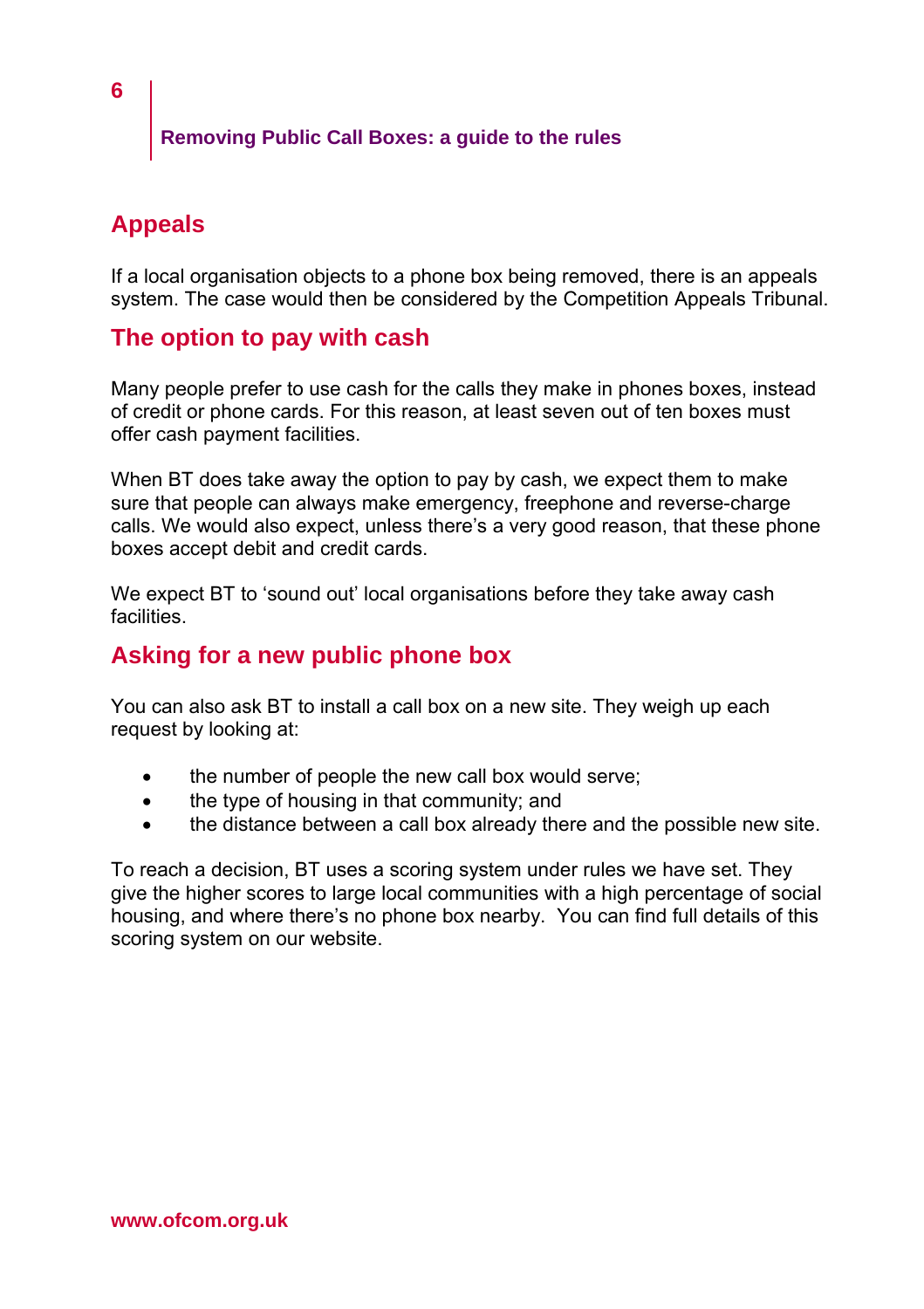

**The process for removing – or keeping – a public call box (phone box)**